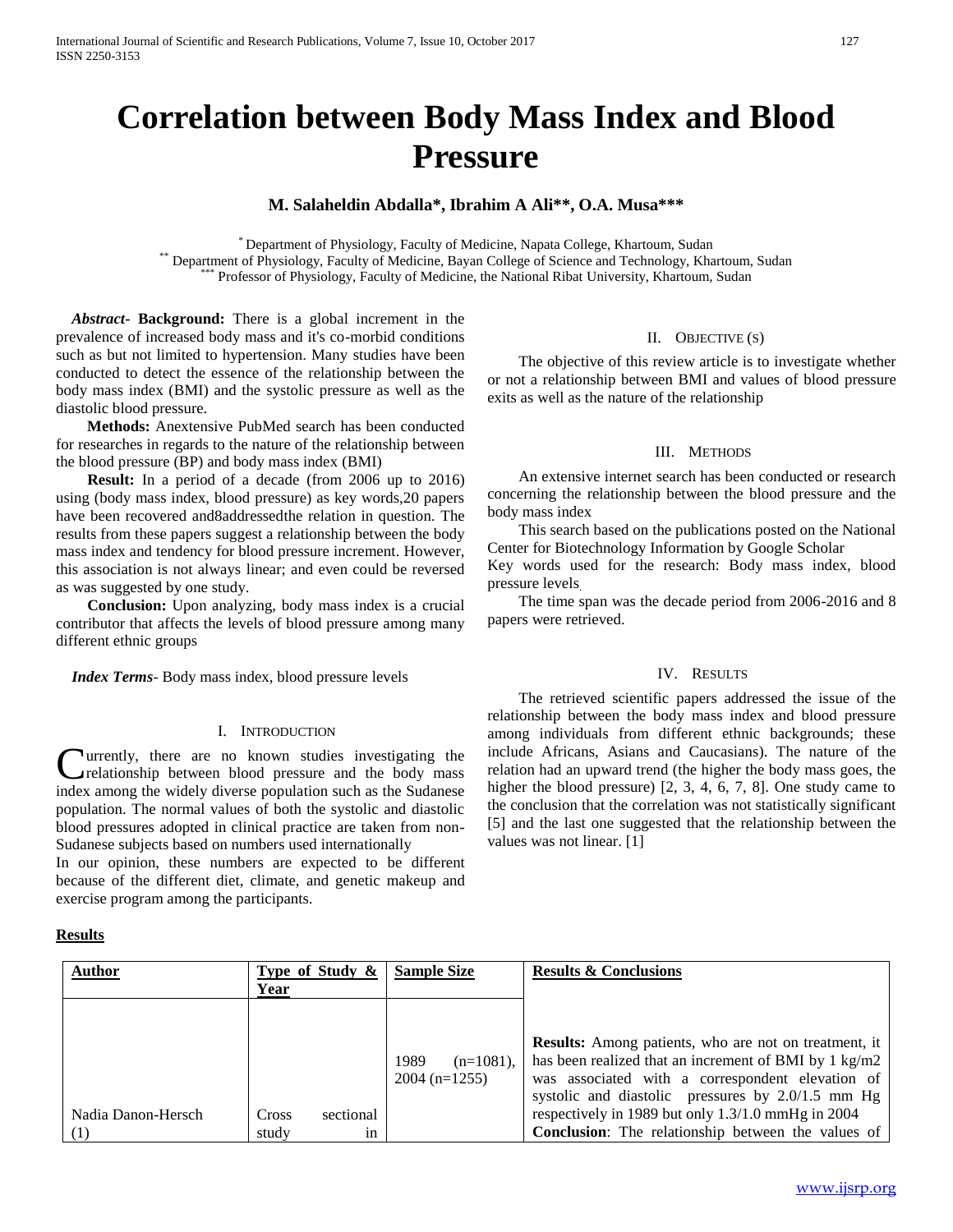|                                         | Seychelles.<br>2007                                                                                      |                     | BMI and those BP was comparatively weaker in 2004<br>than those observed in 1989, regardless of treatment<br>and age, and among both lean and overweight<br>populations.                                                                                                                                                                                                                                                                                                                                                                                                                                                                                                                                                                                                                                                                                                                                                                                                                                                                                              |
|-----------------------------------------|----------------------------------------------------------------------------------------------------------|---------------------|-----------------------------------------------------------------------------------------------------------------------------------------------------------------------------------------------------------------------------------------------------------------------------------------------------------------------------------------------------------------------------------------------------------------------------------------------------------------------------------------------------------------------------------------------------------------------------------------------------------------------------------------------------------------------------------------------------------------------------------------------------------------------------------------------------------------------------------------------------------------------------------------------------------------------------------------------------------------------------------------------------------------------------------------------------------------------|
| F Tesfaye                               | cross-sectional<br>descriptive design<br>Ethiopia,<br>in                                                 | 7675                | Results: An increment of both BMI and BP was<br>noticed in respect to the Socio economic status in all                                                                                                                                                                                                                                                                                                                                                                                                                                                                                                                                                                                                                                                                                                                                                                                                                                                                                                                                                                |
| (2)                                     | Vietnam<br>and<br>Indonesia,<br>2007                                                                     |                     | countries.<br>three<br>rising<br>A<br>prevalence<br>of<br>overweight/obesity based on the BMI was observed<br>among Indonesian women with a percentage of $(25%)$<br>compared to the male population with only $(10\%)$ ;<br>however, a decreased BMI was noted in Ethiopia and<br>Vietnam, with respective percentages of 33 to 43%.<br>Conclusion: A strong positive correlation between the<br>BMI and both the systolic and diastolic pressures was<br>noted in the three populations, with a correlation<br>coefficient (r) between 0.23 and 0.27, Po0.01.                                                                                                                                                                                                                                                                                                                                                                                                                                                                                                       |
| Francesco P. Cappuccino<br>(3)          | section,<br>Cross<br>Africa, Caribbean,<br>United<br>the<br>Kingdom and the<br>United<br>States.<br>2008 | 18,072 participants | Results: The nature of the relationship between both<br>systolic and diastolic blood pressure and BMI<br>documented in this study was positive.<br>Conclusion: The observed values of the Blood pressure<br>and BMI levels had a wide variation among African<br>population. The effect of BMI on blood pressure levels<br>diminishes as BMI increases.                                                                                                                                                                                                                                                                                                                                                                                                                                                                                                                                                                                                                                                                                                               |
| Violet<br>Kankane<br>Moselakgomo<br>(4) | Cross section,<br>South Africa.<br>2012                                                                  | 1,172               | <b>Results:</b> A positive correlation between the blood<br>pressure and the body mass index was detected with a<br>(p<0.001)<br>Conclusion: The Blood pressure rises as the age<br>increased regardless of the gender                                                                                                                                                                                                                                                                                                                                                                                                                                                                                                                                                                                                                                                                                                                                                                                                                                                |
| L.N. Achie<br>(5)                       | sectional<br>Cross<br>in<br>Zaria,<br>study<br>Northern Nigeria.<br>2012                                 | 165                 | <b>Results:</b> This study demonstrated a positive correlation<br>between waist circumference and the body mass index<br>$(p<0.05)$ .<br><b>Conclusion:</b> When analyzed BMI against thee diastolic<br>pressure, a positive correlation with observed, however<br>it was not significant with a $(p>0.05)$                                                                                                                                                                                                                                                                                                                                                                                                                                                                                                                                                                                                                                                                                                                                                           |
| Aina Emaus<br>(6)                       | sectional<br>Cross<br>study, Norway.<br>2011                                                             | 12,900              | <b>Results:</b> The study included representatives from both<br>genders. The mean BMI was 27.1 kg/m2 among the<br>male sub population was and 25.1 kg/m2 for women.<br>Mean arterial blood pressure (MAP) was 92.4 mm Hg<br>for men and 86.0 mm Hg for women. The proportion<br>attributed to the class pre-hypertensive/hypertensive<br>was lower in women with a percentage of 33%<br>compared to 56% for men. When genders were<br>classified as medium and high according to the<br>cardiorespiratory fitness denoted as (CRF) combined<br>varied significantly ( $p < 0.0001$ ) by BMI level (< 25 or<br>$\geq$ 25 kg/m2). It has been showed that an increment in<br>fitness contributes to the reduction of blood pressure<br>among overweight and obese from the male<br>subpopulation (p trend = $0.03$ ); the increased fitness<br>also tended to make reduction in blood pressure among<br>normal weighted female counterpart ( $p$ trend = 0.01).<br>Conclusion: Among healthy 40-44 year old men and<br>women included in this study, BMI was positively |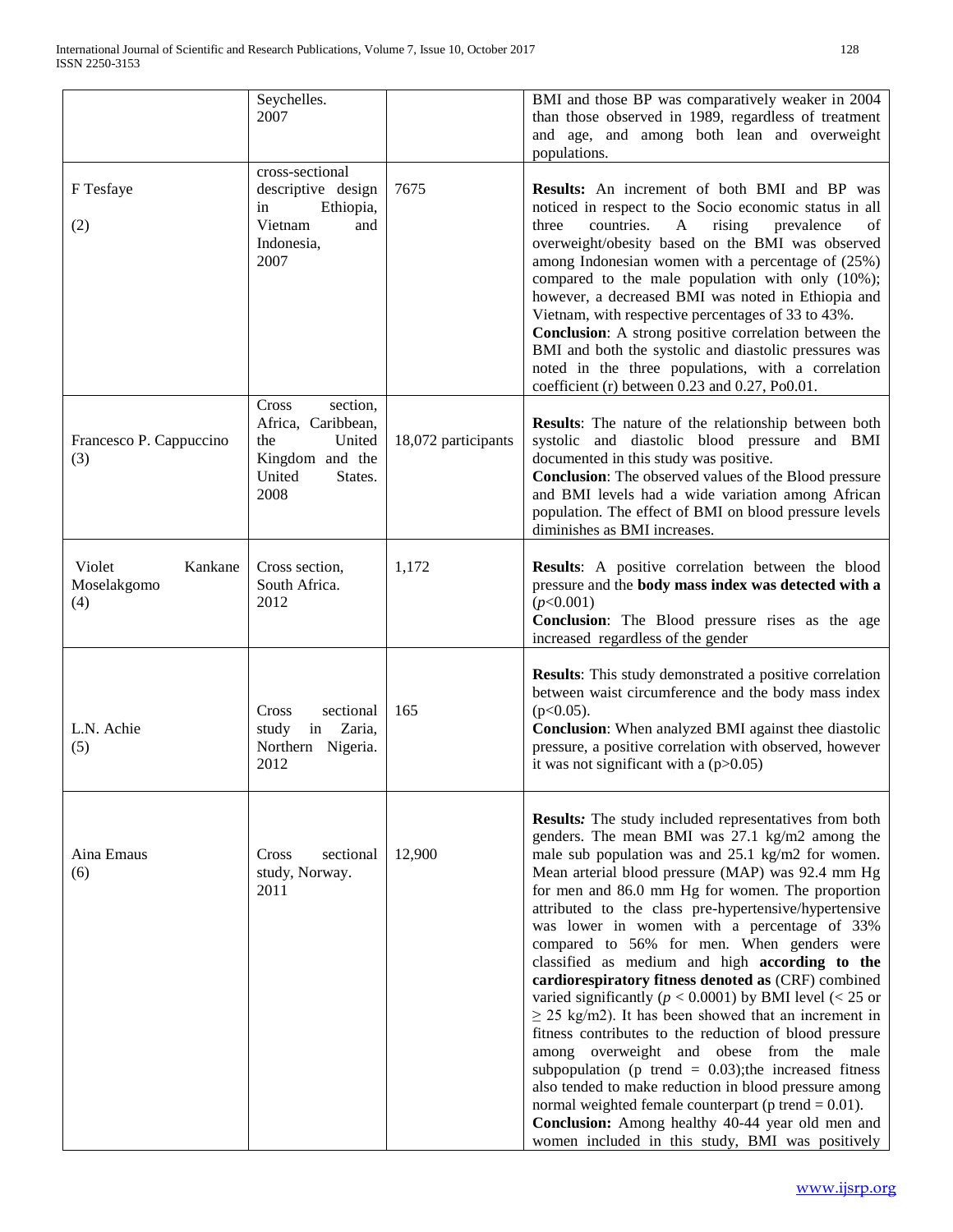|                        |                                                 |     | correlated to the blood pressure, whereas CRF was<br>negatively associated with it. These results may<br>suggest that BMI may be a more of valuable<br>predictorthan CRF for systolic blood pressure in<br><b>both</b> genders. It does not mean,<br>however,<br>cardiorespiratory fitness and weight control are not as<br>much as important when treating or preventing<br>hypertension.                                                                                                                                                                                                                                                                                                                                                                                                                                                                                                                                                                                                                                                                                                                                                                                                                                                                                                                                                                      |
|------------------------|-------------------------------------------------|-----|-----------------------------------------------------------------------------------------------------------------------------------------------------------------------------------------------------------------------------------------------------------------------------------------------------------------------------------------------------------------------------------------------------------------------------------------------------------------------------------------------------------------------------------------------------------------------------------------------------------------------------------------------------------------------------------------------------------------------------------------------------------------------------------------------------------------------------------------------------------------------------------------------------------------------------------------------------------------------------------------------------------------------------------------------------------------------------------------------------------------------------------------------------------------------------------------------------------------------------------------------------------------------------------------------------------------------------------------------------------------|
| Olumide Abiodun<br>(7) | Cross<br>sectional<br>study,<br>Nigeria<br>2014 | 776 | <b>Results:</b> The observed mean BMI in this study was in<br>the overweight range, $25.49 \pm 5.15$ kg/m2 and detected<br>higher in women. 62.8% of the participants displayed<br>an elevated waist hip ratio denoted as (WHR) in an<br>abnormal manner. The values of Random blood sugar<br>(RBS), systolic blood pressure (SBP) and diastolic<br>blood pressure (DBP) showed a significant increment<br>in relation to increasing BMI with the respective p<br>values ( $p=0.000$ , $p=0.000$ and $p=0.007$ ). These values<br>were also higher with significance in persons with<br>abnormally elevated WHR than those with normal<br>WHR ( $p=0.000$ , $p=0.000$ and $p=0.000$ respectively). It<br>is worth noting, that, overweight individuals had a<br>higher RBS than that in obese population. A significant<br>correlation between BMI and RBS (0.083, p=0.020),<br>SBP $(0.206, p=0.000)$ and DBP $(0.152, p=0.000)$ .<br>However, a slightly stronger correlation between WHR<br>and RBS (0.093, p=0.009), SBP (0.273, p=0.000) and<br>DBP $(0.217, p=0.000)$ was observed.<br>Conclusion: The study conducted in Nigeria and<br>concluded that BMI and WHR are positively correlated<br>with RBS and blood pressure. The Nigerian population<br>is therefore at risk of the amalgamation of<br>overweight/obesity/hyperglycemia and hypertension |
| Varshitha A<br>(8)     | Cross<br>section,<br>India. 2015                | 100 | Results: The study showed that the means of both the<br>systolic and diastolic blood pressure were found to be<br>increased in men compared to women. The mean BMI<br>displayed the same tendency to be higher in males.<br>Systolic, diastolic blood pressure and BMI of males<br>was found to be statistically higher than females.<br>Conclusion: The study concluded that the correlation<br>between the BMI and both values of the blood pressure<br>was significant positive with a $(p<0.01)$                                                                                                                                                                                                                                                                                                                                                                                                                                                                                                                                                                                                                                                                                                                                                                                                                                                            |

#### V. DISCUSSION

 **T**he blood pressure as a physiological parameter is influenced by so many factors which include BMI, physical activity, age, ethnic background, diet and smoking as well. There was a statistical significance in the association between the variables under scrutiny (BMI, Systolic and Diastolic blood pressure). It is worth mentioning, however, that this correlation does not always display a pattern of linearity. In fact, it could get weakened [1], or even reversed (the lower BMI and higher blood pressure [2]. One of many explanations for this is the presence

of many unaddressed factors such as (genetics, diet, environments, response to treatment and so on.

## VI. CONCLUSION

Body mass index is an important determining factor of the values of blood pressure among different ethnic populations. There is a need for establishing the relation with a mathematical formula so as to calculate the normal blood pressure for an adult according to the personalized BMI.